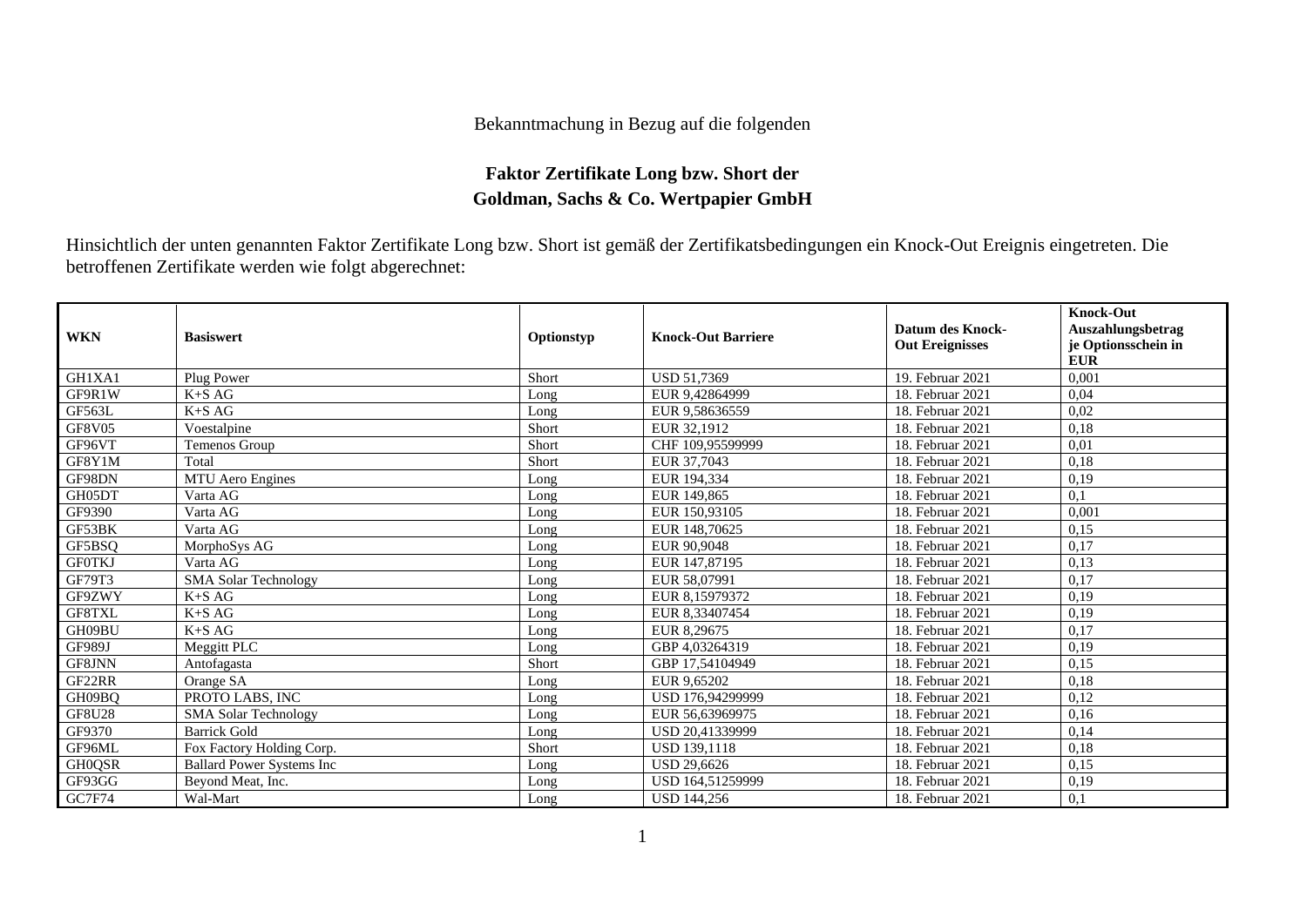| <b>WKN</b>    | <b>Basiswert</b>                | Optionstyp | <b>Knock-Out Barriere</b> | <b>Datum des Knock-</b><br><b>Out Ereignisses</b> | <b>Knock-Out</b><br>Auszahlungsbetrag<br>je Optionsschein in<br><b>EUR</b> |
|---------------|---------------------------------|------------|---------------------------|---------------------------------------------------|----------------------------------------------------------------------------|
| GC3HJ8        | Albemarle Corporation           | Long       | <b>USD 152,7459</b>       | 18. Februar 2021                                  | 0,14                                                                       |
| GH0D9N        | Peloton Interactive Inc.        | Long       | USD 136,01378699          | 18. Februar 2021                                  | 0,19                                                                       |
| GF6Z3L        | Albemarle Corporation           | Long       | USD 154,100142            | 18. Februar 2021                                  | 0,001                                                                      |
| GC9W6S        | Albemarle Corporation           | Long       | USD 153,83244299          | 18. Februar 2021                                  | 0,001                                                                      |
| GF8DN4        | Seagate Technology plc          | Short      | USD 73,19524999           | 18. Februar 2021                                  | 0.18                                                                       |
| GF99S9        | <b>VERBUND AG</b>               | Long       | EUR 68,33415499           | 18. Februar 2021                                  | 0,19                                                                       |
| <b>GH0QTK</b> | Plug Power                      | Long       | USD 54,09325999           | 18. Februar 2021                                  | 0,08                                                                       |
| <b>GH1RQK</b> | Plug Power                      | Long       | USD 54,54309999           | 18. Februar 2021                                  | 0,07                                                                       |
| GH09BH        | Plug Power                      | Long       | USD 53,81210999           | 18. Februar 2021                                  | 0,11                                                                       |
| GF7QF4        | Volkswagen AG - Preferred       | Short      | EUR 169,54986248          | 18. Februar 2021                                  | 0,16                                                                       |
| GF9SYB        | Silver                          | Long       | USD 26,62169999           | 19. Februar 2021                                  | 0,18                                                                       |
| GF9R45        | Plug Power                      | Long       | <b>USD 48,2596</b>        | 18. Februar 2021                                  | 0.19                                                                       |
| <b>GH1RRL</b> | Plug Power                      | Long       | <b>USD 49,7998</b>        | 18. Februar 2021                                  | 0,16                                                                       |
| GF8VLM        | DECIPHERA PHARMACEUTICALS, INC. | Long       | <b>USD 44,8688</b>        | 18. Februar 2021                                  | 0,19                                                                       |
| GH1TD4        | Plug Power                      | Long       | <b>USD 54,5431</b>        | 18. Februar 2021                                  | 0,001                                                                      |
| GF84RH        | Discovery Communications Inc    | Short      | <b>USD 52,3216</b>        | 18. Februar 2021                                  | 0,2                                                                        |
| GF84XP        | Sunrun                          | Long       | <b>USD 66.17181</b>       | 18. Februar 2021                                  | 0,17                                                                       |
| GF916R        | <b>Tractor Supply Company</b>   | Short      | USD 174,18277499          | 18. Februar 2021                                  | 0,19                                                                       |
| GF8DUF        | Arconic Corp                    | Long       | USD 24,26939999           | 18. Februar 2021                                  | $\overline{0,2}$                                                           |
| GF8TYM        | The Charles Schwab Corporation  | Short      | USD 62,83249999           | 18. Februar 2021                                  | $\overline{0.2}$                                                           |
| GF6Z8X        | Booking Holdings Inc.           | Short      | USD 2281,57267799         | 18. Februar 2021                                  | 0,17                                                                       |
| GF7W5V        | EXPONENT, INC.                  | Short      | USD 96,55499999           | 18. Februar 2021                                  | 0,18                                                                       |
| GF79VL        | Snap-On Inc                     | Short      | USD 192,911818            | 18. Februar 2021                                  | 0,17                                                                       |
| GF7Y8T        | Advance Auto Parts, Inc.        | Short      | USD 165,05639999          | 18. Februar 2021                                  | 0.18                                                                       |
| GH0L02        | Wacker Chemie                   | Long       | EUR 108,68849999          | 18. Februar 2021                                  | 0,2                                                                        |
| GF2HV3        | Vonovia                         | Long       | EUR 53,02054799           | 18. Februar 2021                                  | 0.19                                                                       |
| GF7Y38        | Nemetschek                      | Long       | EUR 54,950625             | 18. Februar 2021                                  | 0,2                                                                        |
| <b>GF98D9</b> | Daimler                         | Short      | EUR 68,08377599           | 18. Februar 2021                                  | 0,2                                                                        |
| GC9860        | Terna                           | Long       | EUR 5,92115999            | 18. Februar 2021                                  | 0,17                                                                       |
| GF8U23        | Wacker Chemie                   | Long       | EUR 109,80899999          | 18. Februar 2021                                  | 0,19                                                                       |
| <b>GF5K88</b> | Aeroports de Paris SA           | Long       | EUR 94,37999999           | 18. Februar 2021                                  | 0.16                                                                       |
| GF8U6J        | <b>Hypoport AG</b>              | Long       | EUR 561,54                | 18. Februar 2021                                  | 0,19                                                                       |
| GF5ZB2        | RWE St.                         | Long       | EUR 31,90329999           | 18. Februar 2021                                  | 0,19                                                                       |
| GF3VXH        | Volkswagen AG - Preferred       | Short      | EUR 173,71044062          | 18. Februar 2021                                  | 0,19                                                                       |
| GF4L12        | Remy Cointreau SA               | Short      | EUR 165,77322             | 18. Februar 2021                                  | 0,16                                                                       |
| GF04DQ        | <b>EDF</b>                      | Long       | EUR 10,10162126           | 18. Februar 2021                                  | 0,18                                                                       |
| GC2MX9        | Bechtle                         | Long       | EUR 162,47499999          | 18. Februar 2021                                  | 0,2                                                                        |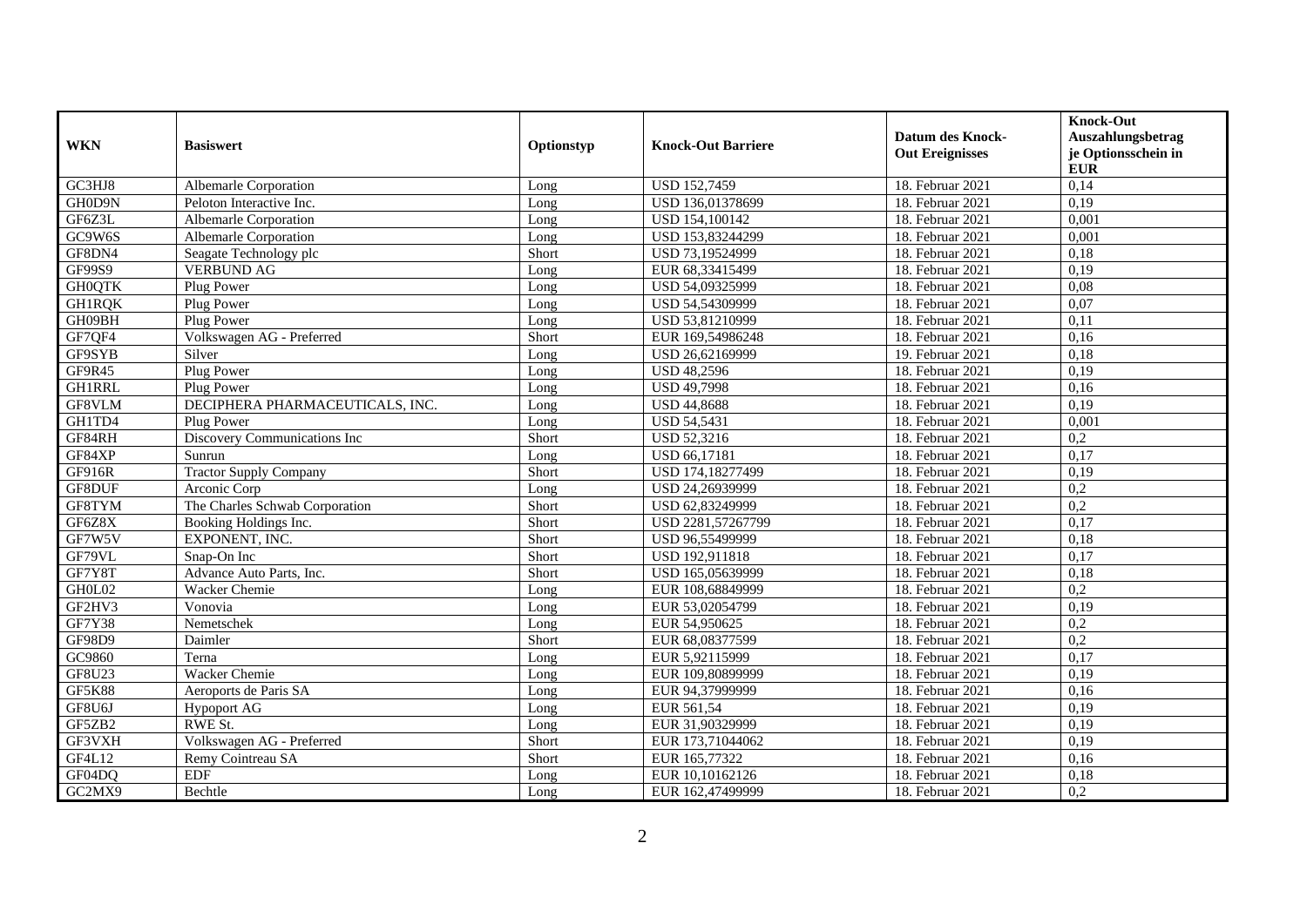|               |                                     |            |                           | <b>Datum des Knock-</b> | <b>Knock-Out</b><br>Auszahlungsbetrag |
|---------------|-------------------------------------|------------|---------------------------|-------------------------|---------------------------------------|
| <b>WKN</b>    | <b>Basiswert</b>                    | Optionstyp | <b>Knock-Out Barriere</b> | <b>Out Ereignisses</b>  | je Optionsschein in<br><b>EUR</b>     |
| GC6DXE        | Ahold                               | Long       | EUR 22,34879999           | 18. Februar 2021        | 0,16                                  |
| GF8VML        | Planet Fitness Inc                  | Short      | USD 80,29439999           | 18. Februar 2021        | 0,15                                  |
| GH0D7R        | PROTO LABS, INC                     | Long       | USD 176,03559999          | 18. Februar 2021        | 0,18                                  |
| GF9JAC        | <b>AIXTRON SE</b>                   | Short      | EUR 17,93831015           | 19. Februar 2021        | 0,19                                  |
| GF98AJ        | <b>RWE St.</b>                      | Long       | EUR 31,69063599           | 19. Februar 2021        | 0,15                                  |
| GF53YX        | BioMerieux                          | Long       | EUR 115,81799999          | 19. Februar 2021        | 0,16                                  |
| GF8YUF        | Valero Energy Corporation           | Short      | USD 69,8649               | 19. Februar 2021        | 0,16                                  |
| GF96WC        | Delta Air Lines, Inc.               | Short      | <b>USD 45,2676</b>        | 19. Februar 2021        | 0,16                                  |
| GF7516        | HeidelbergCement                    | Short      | EUR 65,206176             | 19. Februar 2021        | 0,2                                   |
| GF89RK        | Glencore                            | Short      | GBP 2,970005              | 19. Februar 2021        | 0,18                                  |
| GF8DS4        | Tripadvisor Inc.                    | Short      | <b>USD 39,8815</b>        | 19. Februar 2021        | 0,14                                  |
| GF7YL5        | Leonardo S.p.A.                     | Short      | EUR 6,56075966            | 19. Februar 2021        | 0,19                                  |
| GF6ZDG        | ENI                                 | Short      | EUR 9,36990999            | 19. Februar 2021        | 0,17                                  |
| GF9JA9        | <b>AIXTRON SE</b>                   | Short      | EUR 18,21029545           | 19. Februar 2021        | 0,15                                  |
| GC5QKX        | Danone                              | Short      | EUR 56,86389799           | 19. Februar 2021        | 0,19                                  |
| GF3VZ6        | Varta AG                            | Long       | EUR 128,34710999          | 19. Februar 2021        | 0,14                                  |
| GF96HW        | Volkswagen AG - Preferred           | Short      | EUR 172,2372              | 19. Februar 2021        | 0,19                                  |
| GF5FM5        | <b>VERBUND AG</b>                   | Long       | EUR 66,64265999           | 19. Februar 2021        | 0,15                                  |
| GF7V8K        | Hermes International                | Short      | EUR 991,8049968           | 19. Februar 2021        | 0,14                                  |
| GF8Y3N        | Raymond James Financial, Inc.       | Short      | USD 119,12549999          | 19. Februar 2021        | 0,18                                  |
| GF98JQ        | Kirkland Lake Gold Ltd.             | Long       | <b>USD 35,6132</b>        | 19. Februar 2021        | 0,17                                  |
| GF7W6S        | First FINANCIAL BANKSHARES, INC.    | Short      | <b>USD 43,8162</b>        | 19. Februar 2021        | 0,16                                  |
| GF8VLZ        | Gap                                 | Short      | USD 24,570444             | 19. Februar 2021        | 0,18                                  |
| GC7F1N        | <b>Consolidated Edison</b>          | Long       | USD 67,05521034           | 19. Februar 2021        | 0,19                                  |
| GF9A29        | CF Industries Holdings, Inc.        | Short      | USD 46,09091873           | 19. Februar 2021        | 0,18                                  |
| GF8LS1        | Fifth Third Bancorp                 | Short      | USD 35,243098             | 19. Februar 2021        | 0,2                                   |
| GF7R6E        | SILICON LABORATORIES INC.           | Short      | USD 164,91732814          | 19. Februar 2021        | 0,18                                  |
| GF93M9        | Alaska Air Group, Inc.              | Short      | USD 63,54791              | 19. Februar 2021        | 0,19                                  |
| GF8YR4        | <b>Lincoln National Corporation</b> | Short      | USD 56,25046248           | 19. Februar 2021        | 0,2                                   |
| GC9B2Y        | Maxim                               | Short      | USD 98,63748199           | 19. Februar 2021        | 0,18                                  |
| GF7VMG        | <b>LIBERTY GLOBAL PLC</b>           | Short      | USD 26,50649999           | 19. Februar 2021        | 0.18                                  |
| GF7UZC        | American Express                    | Short      | USD 133,68099599          | 19. Februar 2021        | 0,19                                  |
| GF7VBM        | Huntington Bancshares Incorporated  | Short      | <b>USD 15,70132</b>       | 19. Februar 2021        | 0,2                                   |
| GF8UZM        | SILICON LABORATORIES INC.           | Short      | USD 165,96752912          | 19. Februar 2021        | 0,18                                  |
| GF7QK6        | KeyCorp                             | Short      | USD 20,666332             | 19. Februar 2021        | 0,19                                  |
| GF4C4J        | <b>TAL Education Group</b>          | Short      | USD 93,19525312           | 19. Februar 2021        | 0,2                                   |
| <b>GF0PRQ</b> | Procter & Gamble                    | Long       | USD 126,93939999          | 19. Februar 2021        | 0,19                                  |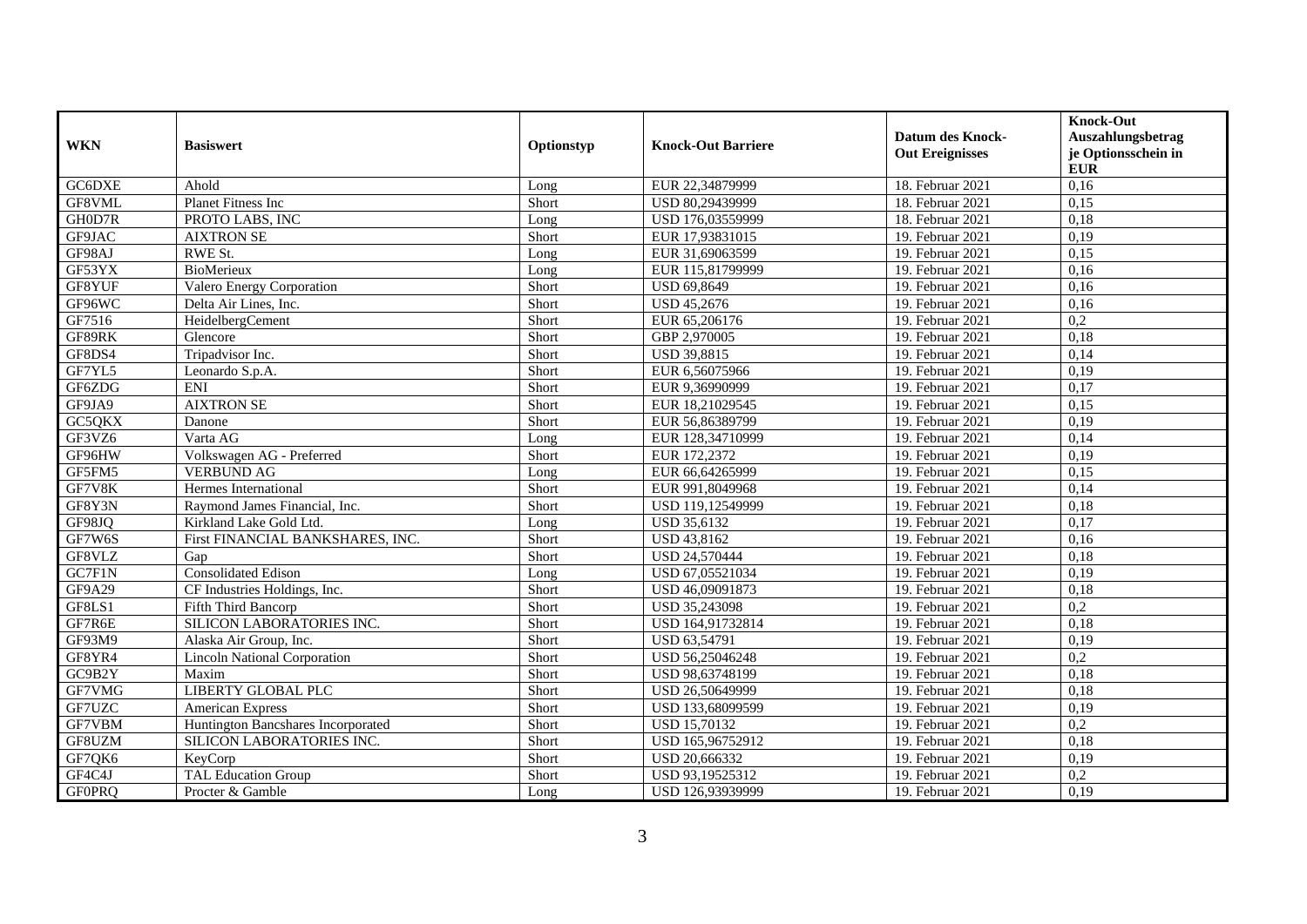| <b>WKN</b>    | <b>Basiswert</b>                                  | Optionstyp | <b>Knock-Out Barriere</b> | <b>Datum des Knock-</b><br><b>Out Ereignisses</b> | <b>Knock-Out</b><br>Auszahlungsbetrag<br>je Optionsschein in<br><b>EUR</b> |
|---------------|---------------------------------------------------|------------|---------------------------|---------------------------------------------------|----------------------------------------------------------------------------|
| GC3HER        | International Flavors & Fragrances Inc.           | Short      | USD 143,86805499          | 19. Februar 2021                                  | 0,19                                                                       |
| GF7DSH        | Huntington Ingalls Industries                     | Short      | <b>USD 181,9986</b>       | 19. Februar 2021                                  | 0,15                                                                       |
| GH18QT        | Baidu, Inc.                                       | Short      | USD 345,28941017          | 19. Februar 2021                                  | 0,17                                                                       |
| GF4URE        | BioMarin Pharmaceutical Inc.                      | Long       | USD 81,48802199           | 19. Februar 2021                                  | 0.15                                                                       |
| GF7QGV        | PNC Financial Services Group, Inc.                | Short      | USD 171,08274999          | 19. Februar 2021                                  | 0,19                                                                       |
| GH00ZH        | Baidu, Inc.                                       | Short      | USD 338,0327977           | 19. Februar 2021                                  | 0,18                                                                       |
| GF8U5W        | BioMarin Pharmaceutical Inc.                      | Long       | USD 81,60459999           | 19. Februar 2021                                  | 0,18                                                                       |
| GH1QQ8        | Baidu. Inc.                                       | Short      | USD 337,17096148          | 19. Februar 2021                                  | 0,18                                                                       |
| GF7YBW        | Marathon Petroleum Corporation                    | Short      | USD 53,14075              | 19. Februar 2021                                  | 0,17                                                                       |
| GH1GMS        | Baidu, Inc.                                       | Short      | USD 326,51502907          | 19. Februar 2021                                  | 0,17                                                                       |
| GF53S6        | McCormick & Company, Incorporated                 | Long       | USD 84,63911399           | 19. Februar 2021                                  | 0.18                                                                       |
| GF6P6D        | Beyond Meat, Inc.                                 | Long       | USD 163,514274            | 19. Februar 2021                                  | 0,18                                                                       |
| GF8U9B        | FIRST FINANCIAL BANKSHARES, INC.                  | Short      | USD 43,60349999           | 19. Februar 2021                                  | 0,2                                                                        |
| GF99VA        | <b>Synchrony Financial</b>                        | Short      | USD 38,13066              | 19. Februar 2021                                  | 0,17                                                                       |
| GF84YG        | DexCom Inc                                        | Short      | USD 423,16519999          | 19. Februar 2021                                  | 0,16                                                                       |
| GF98JZ        | PNC Financial Services Group, Inc.                | Short      | USD 170,24819999          | 19. Februar 2021                                  | 0,18                                                                       |
| GF96XU        | First Republic Bank                               | Short      | USD 164,95439999          | 19. Februar 2021                                  | 0,16                                                                       |
| GF8TVC        | Roku, Inc.                                        | Short      | USD 472,423271            | 19. Februar 2021                                  | 0,18                                                                       |
| GB3VB8        | Ameren Corporation                                | Long       | USD 72,378521             | 19. Februar 2021                                  | 0,2                                                                        |
| GF7VJM        | Tetra Tech Inc                                    | Short      | USD 140,2654              | 19. Februar 2021                                  | 0,18                                                                       |
| GF77VS        | Deere & Company                                   | Short      | USD 328,09128175          | 19. Februar 2021                                  | 0,15                                                                       |
| GF9JD1        | ADYEN N.V.                                        | Short      | EUR 2221,17499999         | 19. Februar 2021                                  | 0,19                                                                       |
| GF9JCW        | <b>VERBUND AG</b>                                 | Long       | EUR 66,05699999           | 19. Februar 2021                                  | 0,18                                                                       |
| GF96JB        | Infineon                                          | Short      | EUR 36,8554904            | 19. Februar 2021                                  | 0,16                                                                       |
|               | STOXX(r) Europe 600 Travel & Leisure Index (Price |            | EUR 245,76017373          |                                                   |                                                                            |
| GF98CX        | EUR)                                              | Short      |                           | 19. Februar 2021                                  | 0,19                                                                       |
| GF96WU        | Leonardo S.p.A.                                   | Short      | EUR 6,61123583            | 19. Februar 2021                                  | 0,15                                                                       |
| GC8LHG        | Porsche                                           | Short      | EUR 66,057286             | 19. Februar 2021                                  | 0,18                                                                       |
| GC68T4        | <b>COMPAGNIE DE SAINT GOBAIN SA</b>               | Short      | EUR 43,91651899           | 19. Februar 2021                                  | 0,19                                                                       |
| GF7GEP        | Experian plc                                      | Long       | GBP 24,77831999           | 19. Februar 2021                                  | 0,18                                                                       |
| GF8TUF        | Temenos Group                                     | Short      | CHF 135,11037498          | 19. Februar 2021                                  | 0,16                                                                       |
| GF7V3M        | Umicore N.V.                                      | Short      | EUR 49,193933             | 19. Februar 2021                                  | 0,19                                                                       |
| GF7GAU        | STOXX(r) Europe 600 Banks                         | Short      | EUR 122,27875921          | 19. Februar 2021                                  | 0,19                                                                       |
| GF2FAF        | UCB S.A.                                          | Long       | EUR 82,5045               | 19. Februar 2021                                  | 0,18                                                                       |
| <b>GF36E5</b> | Puma                                              | Short      | EUR 90,12499999           | 19. Februar 2021                                  | 0,17                                                                       |
| GC74BP        | Air Liquide                                       | Long       | EUR 130,34                | 19. Februar 2021                                  | 0,18                                                                       |
| GF91DV        | EMERGENT BIOSOLUTIONS INC.                        | Long       | USD 102,23971874          | 19. Februar 2021                                  | 0,14                                                                       |